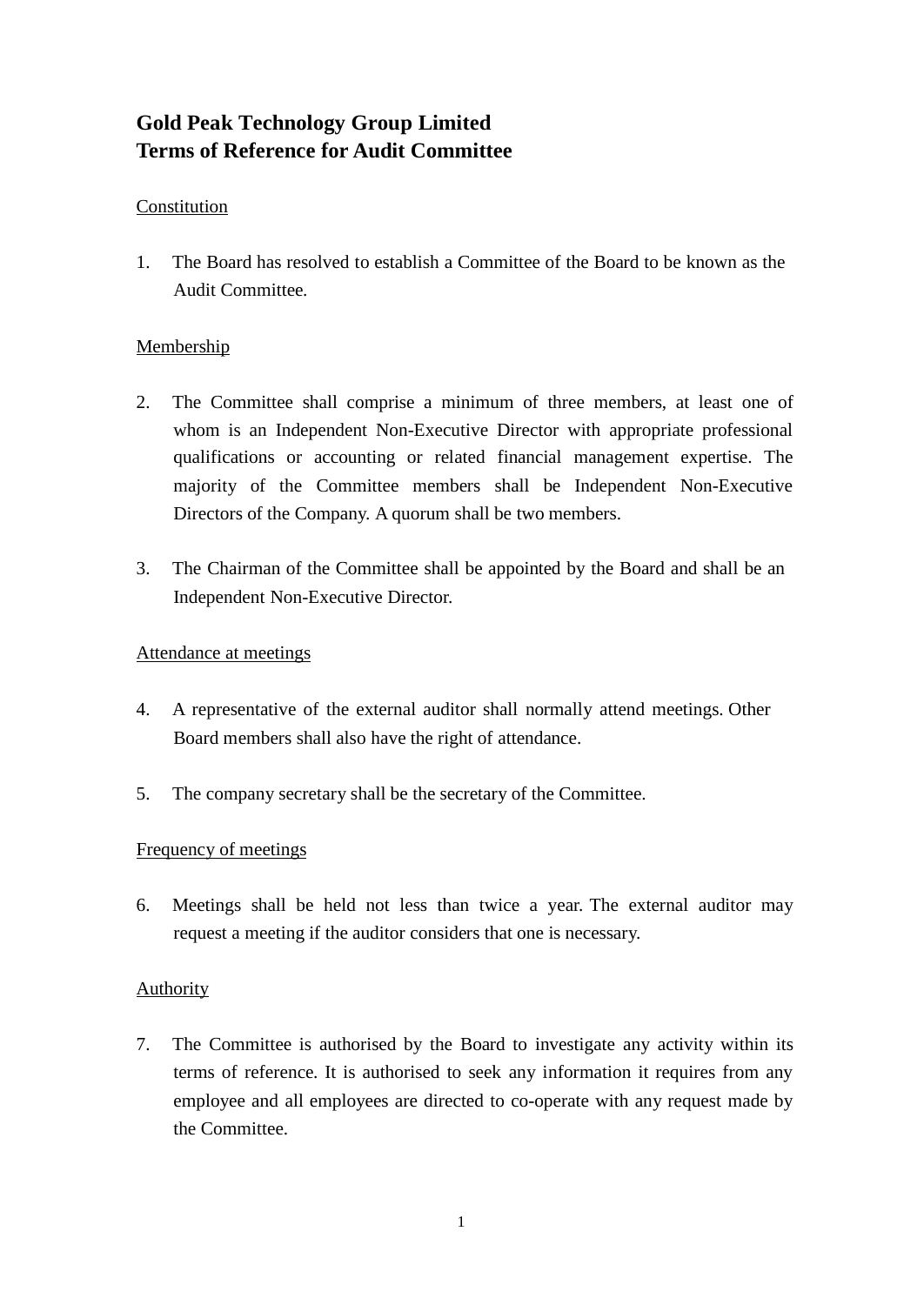8. The Committee is authorised by the Board to obtain outside legal or other independent professional advice and to secure the attendance of outsiders with relevant experience and expertise if it considers this necessary.

#### Duties

9. The duties of the Committee shall include:

#### *Relationship with the Company's auditors*

- (a) to be primarily responsible for making recommendations to the Board on the appointment, reappointment and removal of the external auditor, and to approve the remuneration and terms of engagement of the external auditor, and any questions of its resignation or dismissal;
- (b) to review and monitor the external auditor's independence and objectivity and the effectiveness of the audit process in accordance with applicable standards. The Committee should discuss with the auditor the nature and scope of the audit and reporting obligations before the audit commences;
- (c) to develop and implement policy on engaging an external auditor to supply non-audit services. For this purpose, "external auditor" includes any entity that is under common control, ownership or management with the audit firm or any entity that a reasonable and informed third party knowing all relevant information would reasonably conclude to be part of the audit firm nationally or internationally. The Committee should report to the Board, identifying and making recommendations on any matters where action or improvement is needed;

#### *Review of the Company's financial information*

(d) to monitor integrity of the Company's financial statements and annual report and accounts, half-year report and, if prepared for publication, quarterly reports, and to review significant financial reporting judgements contained in them. In reviewing these reports before submission to the Board, the Committee should focus particularly on: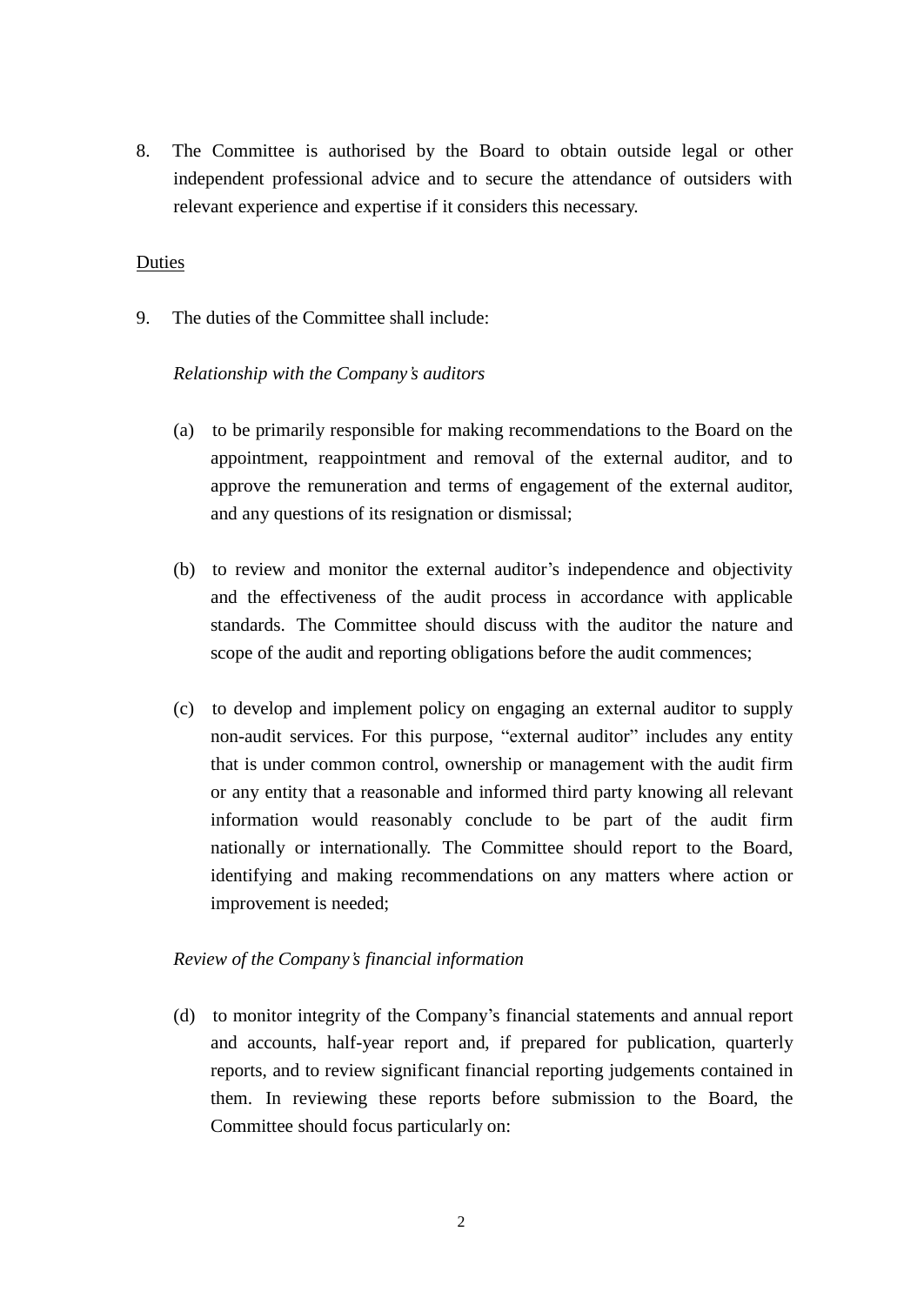- (i) any changes in accounting policies and practices;
- (ii) major judgmental areas;
- (iii) significant adjustments resulting from audit;
- (iv) the going concern assumptions and any qualifications;
- (v) compliance with accounting standards; and
- (vi) compliance with the Listing Rules and legal requirements in relation to financial reporting;
- (e) Regarding (d) above:
	- (i) members of the Committee should liaise with the Board and senior management and the Committee must meet, at least twice a year, with the Company's auditors; and
	- (ii) the Committee should consider any significant or unusual items that are, or may need to be, reflected in the report and accounts, it should give due consideration to any matters that have been raised by the Company's staff responsible for the accounting and financial reporting function, compliance officer or auditors;

## *Oversight of the Company's financial reporting system, risk management and internal control systems*

- (f) to review the Company's financial controls, and unless expressly addressed by a separate Board risk committee, or by the Board itself, to review the Company's risk management and internal control systems;
- (g) to discuss the risk management and internal control systems with management to ensure that management has performed its duty to have effective systems. This discussion should include the adequacy of resources, staff qualifications and experience, training programmes and budget of the Company's accounting and financial reporting function;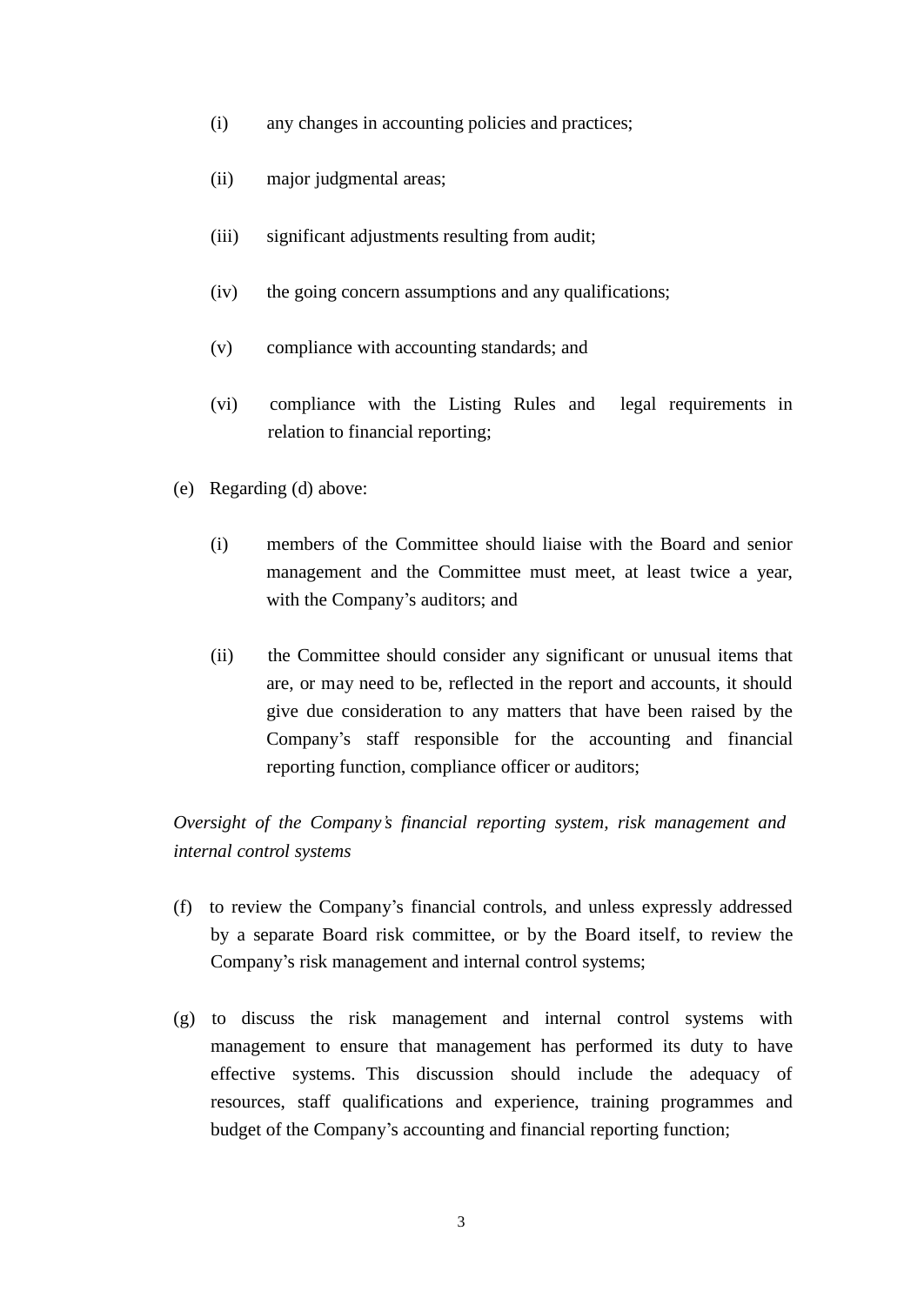- (h) to consider major investigation findings on risk management and internal control matters as delegated by the Board or on its own initiative and management's response to these findings;
- (i) where an internal audit function exists, to ensure co-ordination between the internal and external auditors, and to ensure that the internal audit function is adequately resourced and has appropriate standing within the Company, and to review and monitor its effectiveness;
- (j) to review the group's financial and accounting policies and practices;
- (k) to review arrangements employees of the Company can use, in confidence, to raise concerns about possible improprieties in financial reporting, risk management, internal control or other matters. The Committee should ensure that proper arrangements are in place for fair and independent investigation of these matters and for appropriate follow-up action;
- (l) to act as the key representative body for overseeing the Company's relations with the external auditor;
- (m) to review the external auditor's management letter, any material queries raised by the auditor to management about accounting records, financial accounts or systems of control and management's response;
- (n) to ensure that the Board will provide a timely response to the issues raised in the external auditor's management letter;
- (o) to report to the Board on the matters in these terms of reference; and
- (p) to consider other topics, as defined by the Board.

#### Reporting procedures

- 10. The secretary shall circulate the minutes of meetings of the Committee to all members of the Board.
- 11. Full minutes of the meetings of the Committee should be kept by the secretary.